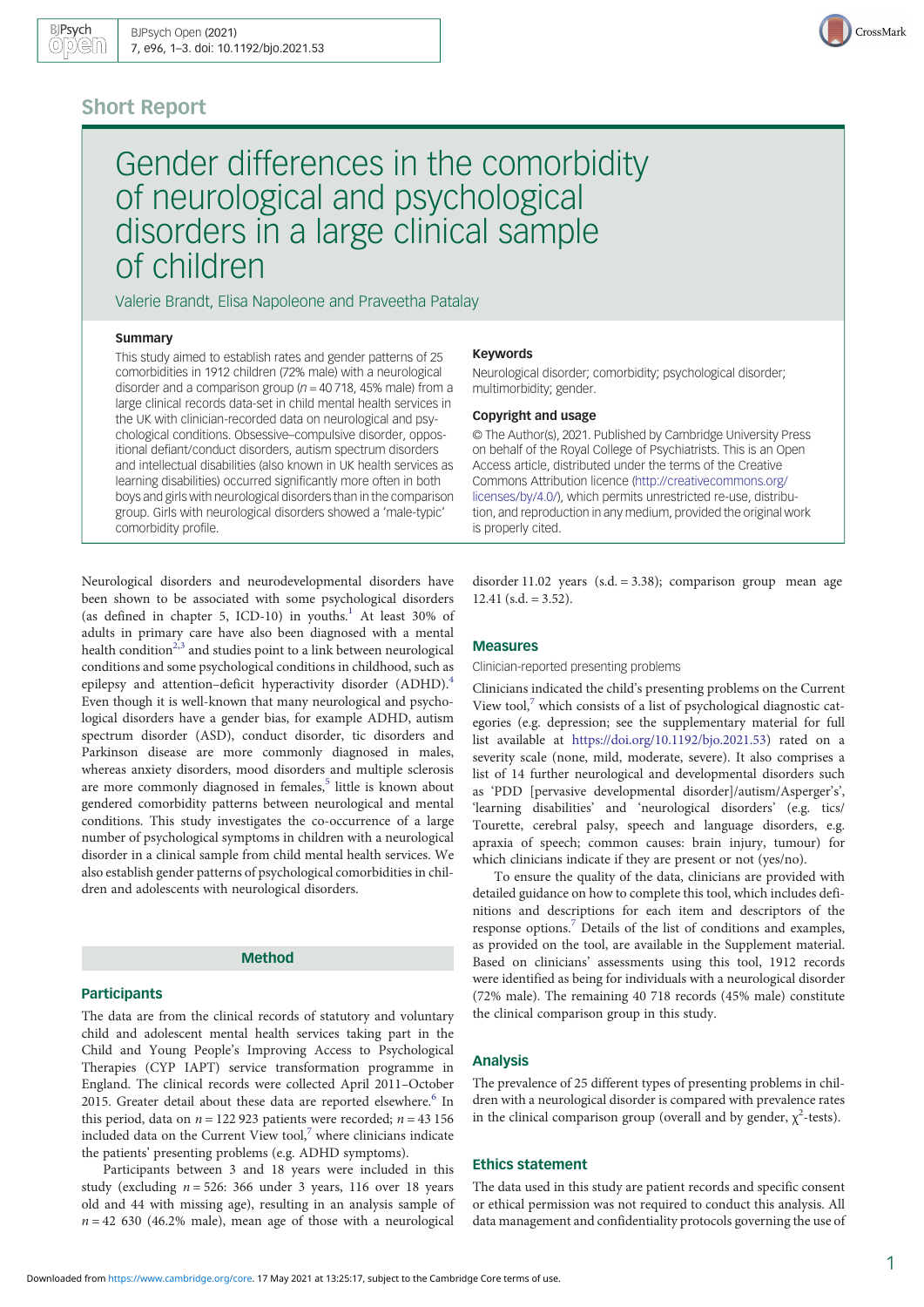

Fig. 1 Rates of psychological disorders in the neurological disorder group and comparison group separately by gender. The findings suggest that the eight symptom domains in the grey shaded area are specifically comorbid with neurological disorders. The remaining disorders are coexisting disorders and occur at increased rates in the clinical comparison sample. PDD, pervasive developmental disorder; OCD, obsessive–compulsive disorder; ODD, oppositional defiant disorder; ADHD, attention–deficit hyperactivity disorder; PTSD, post-traumatic stress disorder.

the data-set were followed. The manuscript was prepared according to the STROBE guidelines.

# Results

Clinicians reported no other presenting problems in 23% of individuals with neurological disorders, with 77% demonstrated symptoms of at least one psychological disorder.

Symptoms of ADHD, conduct disorder/oppositional defiant disorder (ODD), habit problems, obsessive–compulsive disorder (OCD), intellectual disability (also known as learning disability in UK health services), ASD and unexplained developmental disorders were significantly more common in individuals with neurological disorders than the comparison group (Fig. 1, which includes details by gender, and Supplementary Table 1). Symptoms of depression, anxiety, self-harm, substance misuse, attachment problems and eating disorder were less frequent in individuals with neurological disorders compared with the comparison group.

The disorders with the highest co-occurrence with neurological disorders were intellectual disabilities (14.5%), followed by ASD (12.8%).

### **Discussion**

This is the first study to compare gender patterns in mental health symptoms in a large sample of children with neurological disorders to unrelated children of the same age with at least one psychological presenting problem specified by a trained clinician.

Overall, symptoms of ADHD, OCD/habit problems, ASD and intellectual disability were more common in children with neurological disorders than in the comparison group, whereas depression and anxiety symptoms were less common. The results are partly in line with a previous study, showing an association between neurodevelopmental disorders and ADHD/behaviour problems.<sup>1</sup> There was a slight difference in mean age between the groups with and without neurological disorder. This could, at least partially explain differences in comorbidities with a later onset, such as depression, self-harm, agoraphobia and substance misuse.

# Gender patterns

A unique contribution of this study is the investigation of gender patterns in neurological–mental disorder comorbidities, which has received little attention to date. Girls with neurological disorders showed a similar comorbidity pattern to boys with neurological disorders (even though the typical gender differences in comorbidities can be found within the neurological disorders group), with girls with neurological disorders displaying a male-typical comorbidity pattern (increased occurrence of ADHD, ODD, ASD, intellectual disability; decreased occurrence of depression, self-harm and eating disorders). This raises the question of whether this set of disorders have similar aetiology.

### Strengths and limitations

The main strengths of this study are the use of a large, detailed clinical data-set of patient records, permitting much more detailed analyses of patterns and outcomes of comorbid symptoms of neurological disorders in children than has been previously possible.

The use of clinician-reported disorders rather than formal diagnosis is a limitation of the study. Furthermore, the scale in the IAPT only makes it possible to check whether any neurological disorder was present or absent, without further details of what type of neurological disorder, barring further detailed analysis of these conditions. Given the scale of the data-set and it being collected as part of routine clinical care, the Current View tool aimed to record conditions based on expert clinical judgement, without the burden of diagnostic interviews across all conditions. This approach is likely to have led to higher recorded prevalence across all disorders in